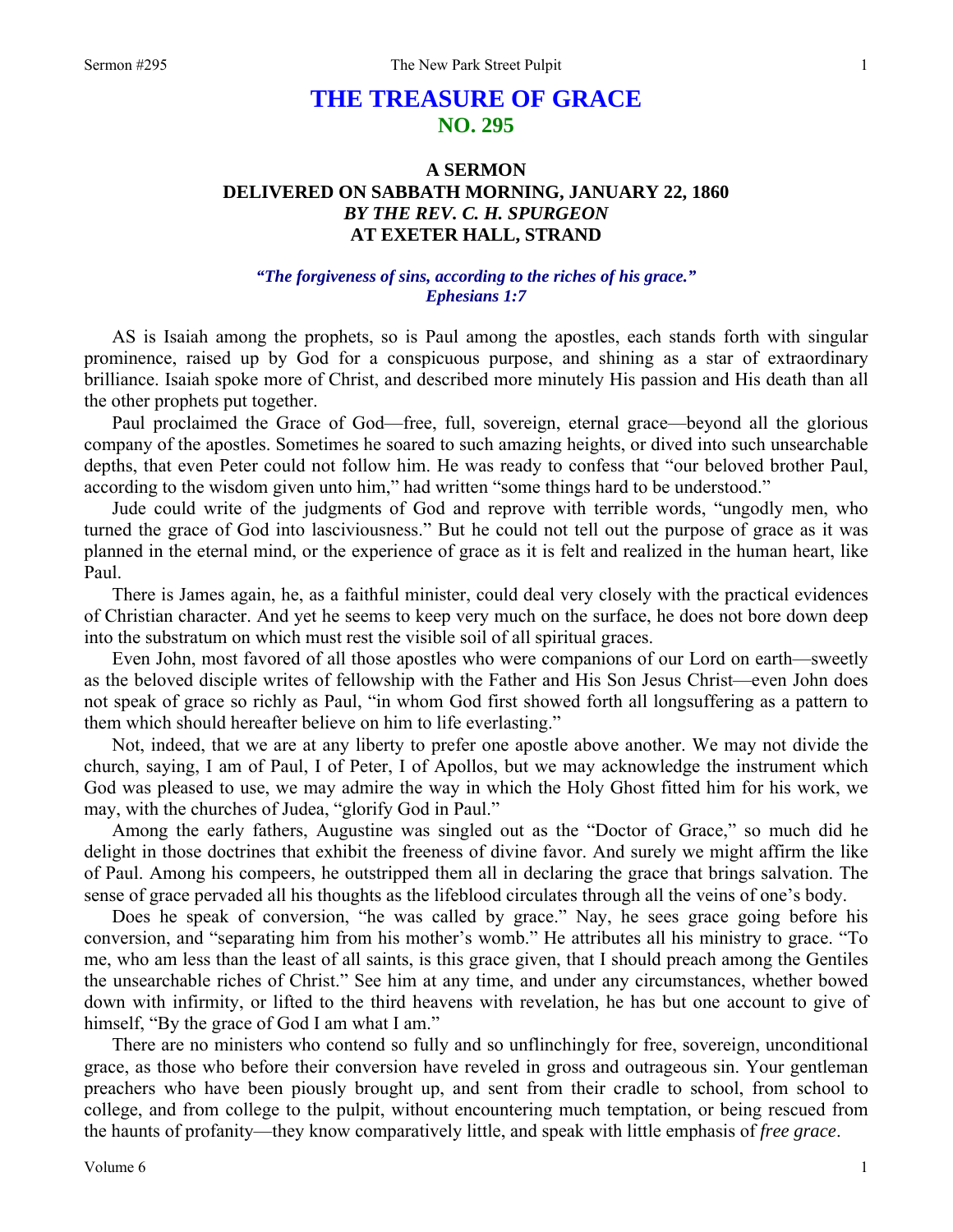It is a Bunyan who breathed curses, a Newton who was a very monster in sin, it is the like of these, who cannot forget for one hour of their lives afterwards, the grace that snatched them from the pit, and plucked them as brands from the burning. Strange indeed that God would have it so. The providence is inscrutable that permits some of the Lord's chosen people to wander and rove as far as sheep can. Such men, however, make the most valiant champions for that grace which only can rescue any sinner from eternal woe.

This morning we propose to expound to you *"the riches of God's grace,"* this is the *Treasure,* then secondly, we shall speak of the *"Forgiveness of Sins,"* which is to be judged of by that *Measure,* the forgiveness is *according to* the riches of His grace, and we shall afterwards wind up by considering some of the *privileges connected therewith*.

**I.** First, consider the RICHES OF HIS GRACE.

In attempting to search out that which is unsearchable, we must, I suppose, use some of those comparisons by which we are known to estimate the wealth of the monarchs, and mighty ones of this world. It happened once that the Spanish ambassador, in the halcyon days of Spain, went on a visit to the French ambassador and was invited by him to see the treasures of his master.

With feelings of pride he showed the repositories, profusely stored with earth's most precious and most costly wealth. "Could you show gems so rich," said he, "or aught the like of this for magnificence of possessions in all your sovereign's kingdom?" "Call your master rich?" replied the ambassador of Spain, "why, my master's treasures have no bottom"—alluding, of course, to the mines of Peru and Petrosa.

So truly, in the riches of grace there are mines too deep for man's finite understanding ever to fathom. However profound your investigation, there is still a deep couching beneath that baffles all research. Who can ever discover the attributes of God? Who can find out the Almighty to perfection? We are at a loss to estimate the very quality and properties of grace as it dwells in the mind of deity.

Love in the human heart is a passion. With God it is not so. Love is an attribute of the divine essence. God is love. In men, grace and bounty may grow into a habit, but grace with God is an intrinsic attribute of His nature. He cannot but be gracious. As by necessity of His Godhead, He is omnipotent, and omnipresent, so by absolute necessity of His divinity is He gracious.

Come then, my brethren, into this glittering mine of the attributes of the grace of God. Every one of God's attributes is infinite, and therefore this attribute of grace is without bounds. You cannot conceive the infinity of God, why therefore, should I attempt to describe it. Recollect however, that as the attributes of God are of the like extent, the gauge of one attribute must be the gauge of another. Or further, if one attribute is without limit, so is another attribute.

Now, you cannot conceive any boundary to the omnipotence of God. What cannot He do? He can create, He can destroy, He can speak a myriad universes into existence, or he can quench the light of myriads of stars as readily as we tread out a spark. He has but to will it, and creatures without number sing His praise, yet another volition, and those creatures subside into their naked nothingness, as a moment's foam subsides into the waste that bears it and is lost forever.

The astronomer turns his tube to the remotest space, he cannot find a boundary to God's creating power, but could he seem to find a limit, we would then inform him that all the worlds on worlds that cluster in space, thick as the drops of morning dew upon the meadows, are but the shreds of God's power. He can make more than all these, can dash those into nothingness, and can begin again.

Now as boundless as is His power, so infinite is His grace. As He has power to do anything, so has He grace enough to give anything—to give everything to the very chief of sinners.

Take another attribute if you please—God's omniscience, there is no boundary to that. We know that His eye is upon every individual of our race—He sees him as minutely as if he were the only creature that existed. It is boasted of the eagle that though he cannot outstare the sun, yet when at his greatest height, he can detect the movement of the smallest fish in the depths of the sea.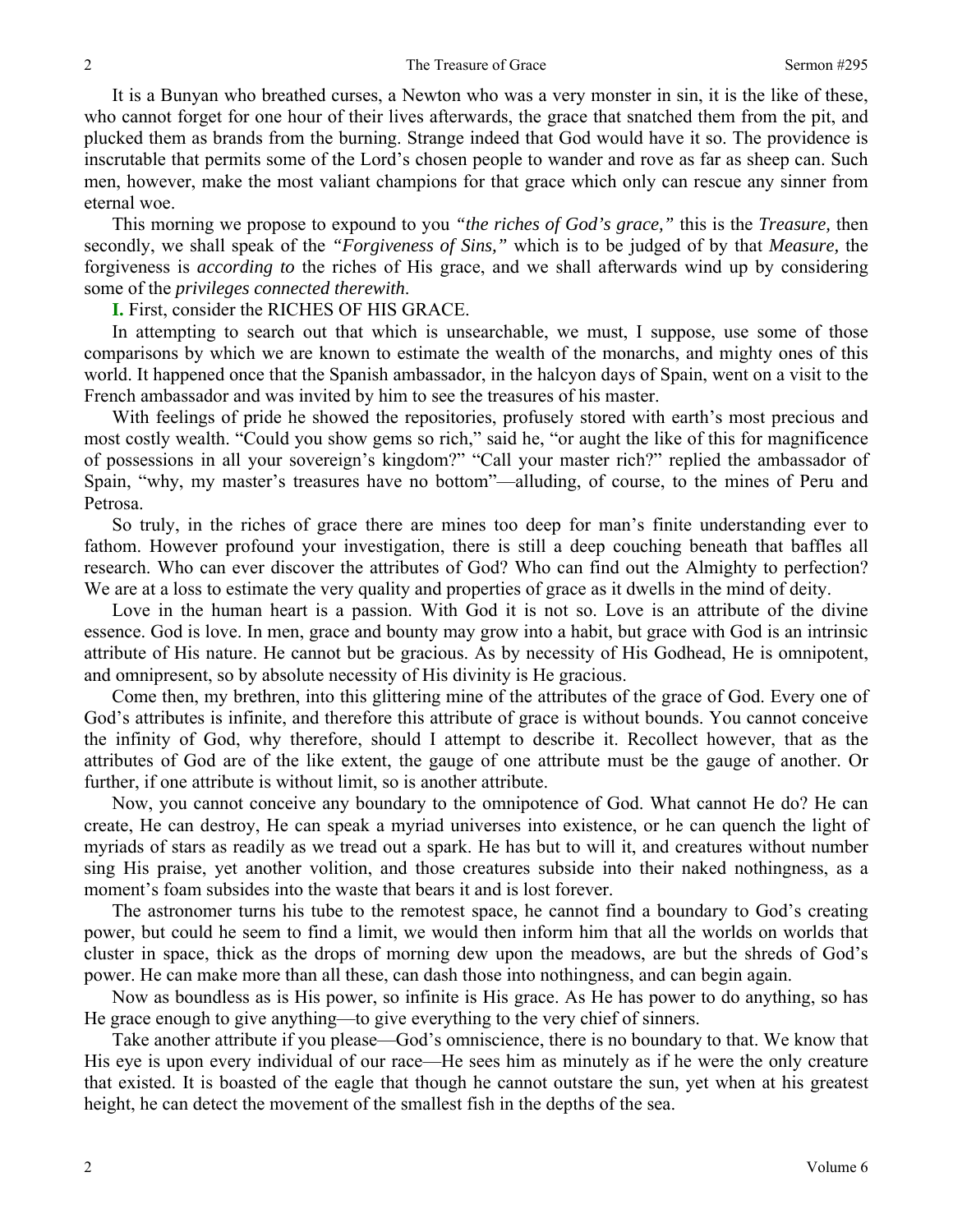But what is this compared with the omniscience of God? His eye tracks the sun in his marvelous course, His eye marks the winged comet as it flies through space, His eye discerns the utmost bound of creation inhabited or uninhabited. There is nothing hid from the light thereof, with Him there is no darkness at all. If I mount to heaven, He is there, if I dive to hell He is there, if I fly mounted on the morning ray beyond the western sea,

### *"His swifter hand shall first arrive, And there arrest the fugitive."*

There is no limit to His understanding, nor is there to His grace. As His knowledge comprehends all things, so does His grace comprehend all the sins, all the trials, all the infirmities of the people upon whom His heart is set.

Now, my dear brethren, the next time we fear that God's grace will be exhausted, let us look into this mine, and then let us reflect that all that has ever been taken out of it has never diminished it a single particle. All the clouds that have been taken from the sea have never diminished its depth, and all the love, and all the mercy that God has given to all but infinite numbers of the race of man, has not diminished by a single grain the mountain of His grace.

But to proceed further, we sometimes judge of the wealth of men, not only by their real estate in mines and the like, but by what they have on hand stored up in their treasury. I must take you now, my brethren, to the glittering treasury of divine grace. You know its name, it is called the Covenant, have you not heard the marvelous story of what was done in the olden time before the world was made? God foreknew that man would fall, but He determined of His own infinite purpose and will that He would raise out of this fall a multitude which no man can number.

The Eternal Father held a solemn council with the Son and Holy Spirit. Thus spoke the Father—"I will that those whom I have chosen be saved!" Thus said the Son—"My Father, I am ready to bleed and die that Thy justice may not suffer and that Thy purpose may be executed." "I will," said the Holy Spirit, "that those whom the Son redeems with blood shall be called by grace, shall be quickened, shall be preserved, shall be sanctified and perfected and brought safely home."

Then was the covenant written, signed, and sealed, and ratified between the Sacred Three. The Father gave His Son, the Son gave Himself, and the Spirit promises all His influence, all His presence, to all the chosen. Then did the Father give to the Son the persons of His elect, then did the Son give Himself to the elect, and take them into union with Him, and then did the Spirit in covenant vow that these chosen ones should surely be brought safely home at last.

Whenever I think of the old covenant of grace, I am perfectly amazed and staggered with the grace of it. I could not be an Arminian on any inducement, the very poetry of our holy religion lies in these ancient things of the everlasting hills, that glorious covenant signed and sealed, and ratified, in all things ordered well from old eternity.

Pause here, my hearer, awhile, and think before this world was made, ere God had settled the deep foundations of the mountains, or poured the seas from the layer of the bottom of His hand, He had chosen His people, and set His heart on them. To them He had given Himself, His Son, His heaven, His all. For them did Christ determine to resign His bliss, His home, His life, for them did the Spirit promise all His attributes, that they might be blessed.

O grace divine, how glorious you are, without beginning, without end. How shall I praise Thee? Take up the strain you angels, sing these noble themes, the love of the Father, the love of the Son, and the love of the Spirit.

This, my brethren, if you think it over, may well make you estimate aright the riches of God's grace. If you read the roll of the covenant from beginning to end, containing as it does, election, redemption, calling, justification, pardon, adoption, heaven, immortality—if you read all this, you will say, "This is riches of grace—God, great and infinite! Who is a God like unto Thee for the riches of Thy love?"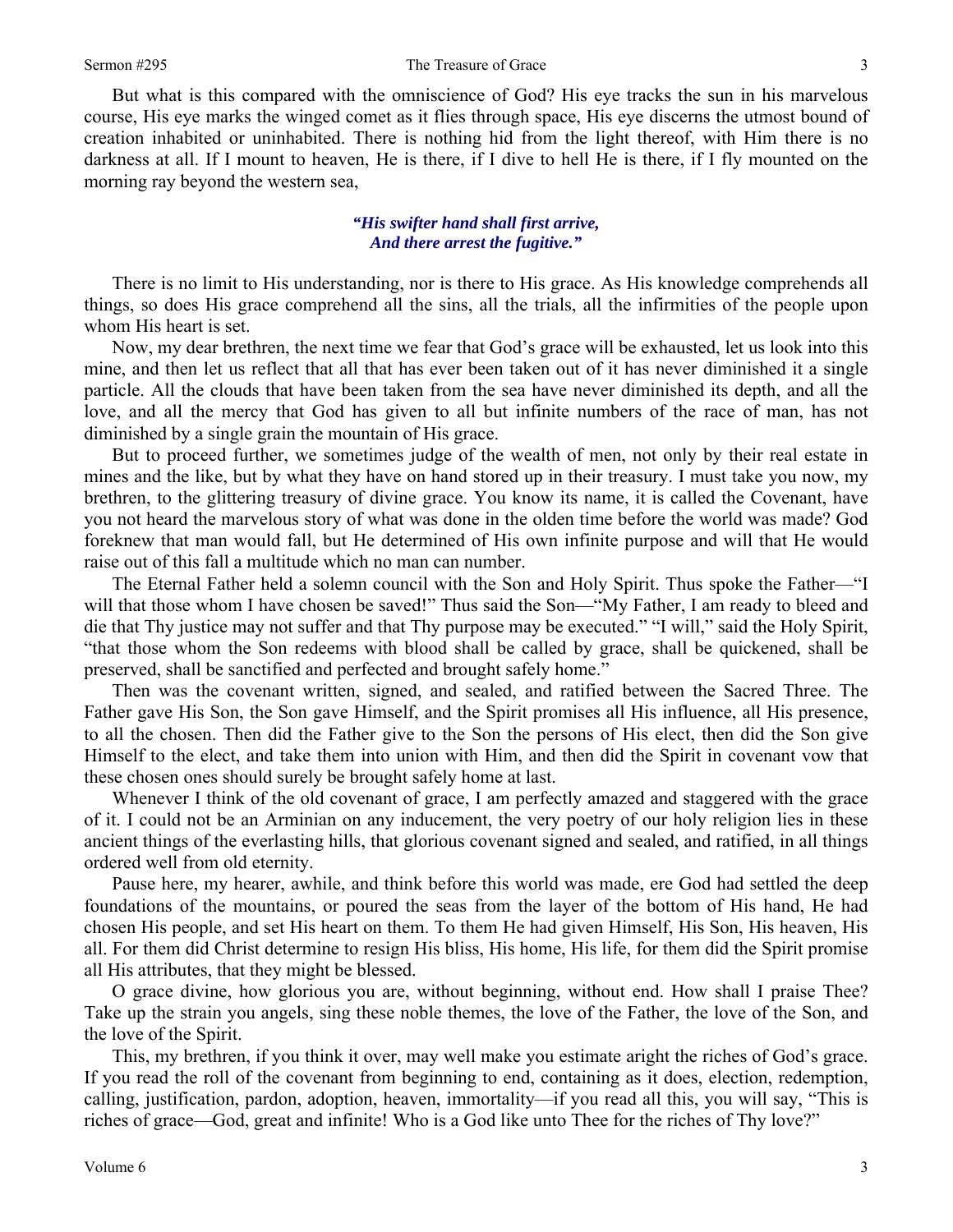The riches of great kings again, may often be estimated by the munificence of the monuments which they reared to record their feats. We have been amazed in these modern times at the marvelous riches of the kings of Nineveh and Babylon. Modern monarchs with all their appliances, would fail to erect such monstrous piles of palaces as those in which old Nebuchadnezzar walked in times of yore.

We turn to the pyramids, we see there what the wealth of nations can accomplish, we look across the sea to Mexico and Peru, and we see the relics of a semi-barbarous people but we are staggered and amazed to think what wealth and what mines of riches they must have possessed ere such works could have been accomplished.

Solomon's riches are perhaps best judged of by us when we think of those great cities which he built in the wilderness, Tadmore and Palmyra. When we go and visit those ruins and see the massive columns and magnificent sculpture, we say, Solomon indeed was rich. We feel, as we walk amid the ruins somewhat like the queen of Sheba, even in Scripture the half has not been told us of the riches of Solomon.

My brethren, God has led us to inspect mightier trophies than Solomon, or Nebuchadnezzar, or Montezuma, or all the Pharaohs. Turn your eyes yonder, see that blood-bought host arrayed in white, surrounding the throne—hark, how they sing, with voice triumphant, with melodies seraphic, "Unto him that loved us, and washed us from our sins in his own blood, to him be glory and dominion for ever and ever."

And who are these? Who are these trophies of His grace? Some of them have come from the stews of harlotry, many of them have come from the taverns of drunkenness. Nay, more, the hands of some of those so white and fair, were once red with the blood of saints. I see yonder the men that nailed the Savior to the tree, men who cursed God, and invoked on themselves death and damnation. I see there Manasseh, who shed innocent blood so much, and the thief who in the last moment looked to Christ, and said, "Lord, remember me."

But I need not turn your gaze so far aloft, look, my brethren, around, you do not know your next neighbor by whom you are sitting this morning it may be. But there are stories of grace that might be told by some here this morning, that would make the very angels sing more loudly than they have done before.

Well, I know these cheeks have well nigh been scarlet with tears when I have heard the stories of free grace wrought in this congregation. There are those known to me, but of course not so to you, who were among the vilest of men, the scum of society. We have here those to whom cursing was as their breath and drunkenness had grown to be a habit. And yet here they are servants of God, and of His church, and it is their delight to testify to others what a Savior they have found.

Ah, but my hearer, perhaps you are one of those trophies, and if so, the best proof of the riches of His grace is that which you find in your own soul. I think God to be gracious when I see others saved, I know He is because He has saved me, that wayward, willful boy, who scoffed a mother's love, and would not be melted by all her prayers, who only wished to know a sin in order to perpetrate it.

Is he standing here to preach the Gospel of the grace of God to you today? Yes. Then there is no sinner out of hell that has sinned too much for grace to save. That love which can reach to me, can reach to you. Now I know the riches of His grace, because I hope I prove it, and feel it in my own inmost heart, my dear hearer, and may you know it too, and then you will join with our poet, who says—

> *"Then loudest of the crowd I'll sing, While hearers resounding mansions ring With shouts of sovereign grace."*

Go a little further now. We have thus looked at the wine and treasures, and at the monuments. But more. One thing which amazed the queen of Sheba, with regard to the riches of Solomon, was the sumptuousness of his table. Such multitudes sat down to it to eat and drink, and though they were many,

4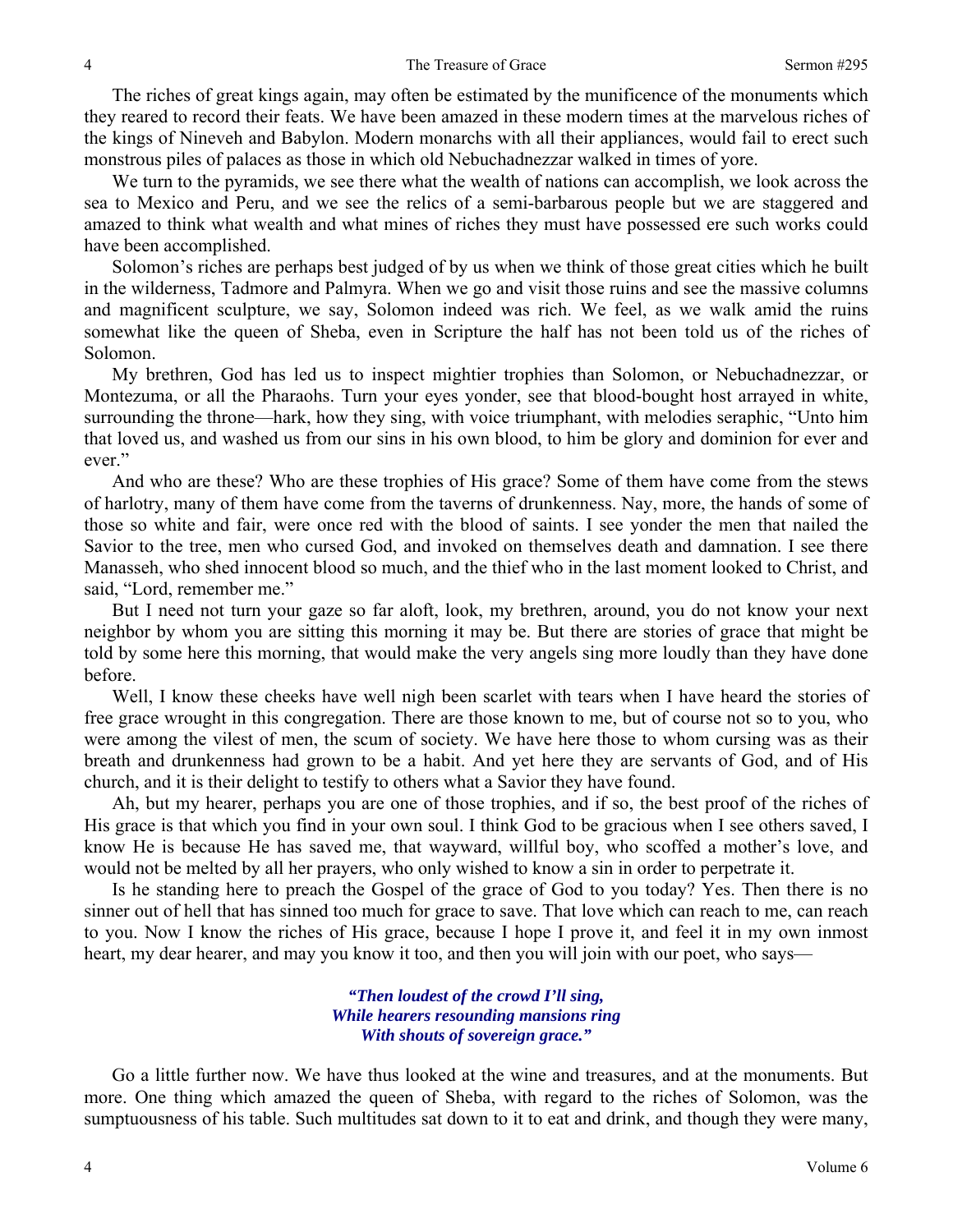yet they all had enough and to spare. She lost all heart when she saw the provisions of a single day brought in.

I forget just now, although I meant to refer to the passage, how many fat beast, how many bullocks of the pasture, how many bucks and fallow deer and game of all sorts, and how many measures of flour and how many gallons of oil were brought to Solomon's table every day, but it was something marvelous, and the multitudes that had to feast were marvelous also, yet had they all enough.

And now think, my brethren, of the hospitalities of the God of grace each day. Ten thousand thousand of His people are this day sitting down to feast, hungry and thirsty they bring large appetites with them to the banquet, but not one of them returns unsatisfied, there is enough for each, enough for all, enough for evermore. Though the host that feed there is countless as the stars of heaven, yet I find that not one lacks his portion. He opens His hand and supplies the want of every living saint upon the face of the earth.

Think how much grace one saint requires, so much that nothing but the infinite could supply him for one day. We burn so much fuel each day to maintain the fire of love in our hearts, that we might drain the mines of England of all their wealth of coal. Surely were it not that we have infinite treasures of grace, the daily consumption of a single saint might out-demand everything that is to be found upon the face of the earth.

And yet it is not one but many saints, and many hundreds, not for one day, but for many years, not for many years only, but generation after generation, century after century, race after race of men, living on the fullness of God in Christ. Yet are none of them starved, they all drink to the full, they eat and are satisfied. What riches of grace then may we see in the sumptuousness of His hospitality.

Sometimes, my brethren, I have thought if I might but get the broken meat at God's back door of grace I should be satisfied, like the woman who said, "The dogs eat of the crumbs that fall from the master's table," or like the prodigal who said, "Make me as one of thy hired servants."

But you will remember that no child of God is ever made to live on husks. God does not give the parings of His grace to the meanest of them, but they are all fed like Mephibosheth, they eat from the king's own table the daintiest dishes. And if one may speak for the rest, I think in matters of grace we all have Benjamin's mess—we all have ten times as we could have expected, and though not more than our necessities, yet we are often amazed at the marvelous plenty of grace which God gives us in the covenant and the promise.

Now we turn to another point to illustrate the greatness of the riches of God's grace. A man's riches may often be judged of by the equipage of his children, the manner in which he dresses his servants and those of his household. It is not to be expected that the child of the poor man, though he is comfortably clothed, should be arrayed in like garments to those which are worn by the sons of princes.

Let us see then, what are the robes in which God's people are appareled, and how they are attended. Here again I speak upon a subject where a large imagination is needed, and my own utterly fails me. God's children are wrapped about with a robe, a seamless robe, which earth and heaven could not buy the like of if it were once lost.

For texture it excels the fine linen of the merchants, for whiteness it is purer than the driven snow, no looms on earth could make it, but Jesus spent His life to work my robe of righteousness. There was a drop of blood in every throw of the shuttle, and every thread was made of His own heart's agonies. 'Tis a robe that is divine, complete, a better one than Adam wore in the perfection of Eden. He had but a human righteousness though a perfect one, but we have a divinely perfect righteousness.

Strangely, my soul, are you arrayed, for your Savior's garment is on you, the royal robe of David is wrapped about his Jonathan. Look at God's people as they are clothed too in the garments of sanctification. Was there ever such a robe as that? it is literally stiff with jewels. He arrays the meanest of His people every day as though it were a wedding day, He arrays them as a bride adorns herself with jewels, He has given Ethiopia and Sheba for them, and He will have them dressed in gold of Ophir. What riches of grace then must there be in God who thus clothes His children!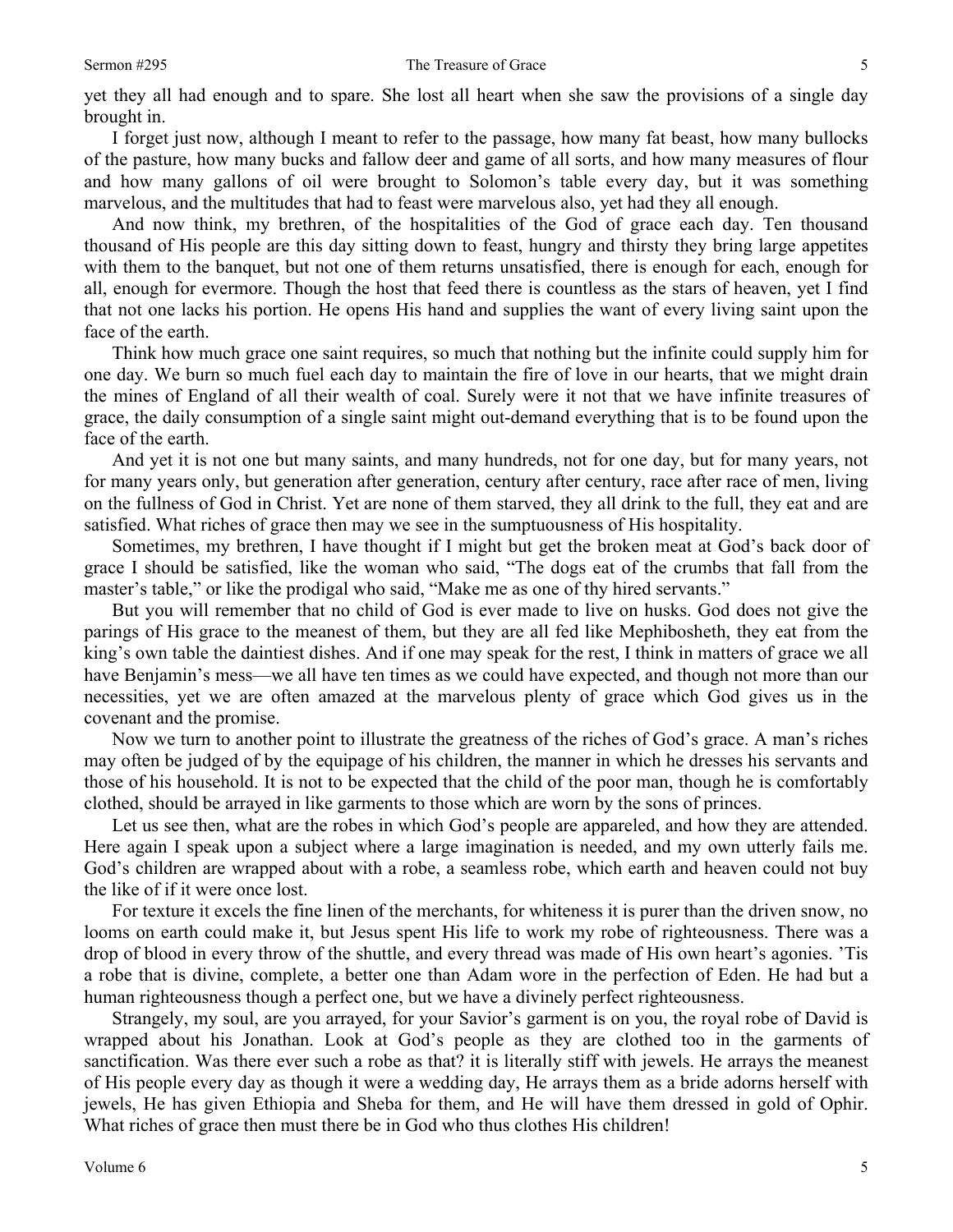But to conclude this point upon which I have not as yet begun. If you would know the full riches of divine grace, read the Father's heart when He sent His Son upon earth to die, read the lines upon the Father's countenance when He pours His wrath upon His only begotten and His well-beloved Son. Read too the mysterious handwriting on the Savior's flesh and soul, when on the cross, quivering in agony the waves of swelling grief do o'er His bosom roll.

If you would know love, you must repair to Christ, and you shall see a man so full of pain, that His head, His hair, His garments bloody be. 'Twas love that made Him sweat as it were great drops of blood. If you would know love, you must see the omnipotent mocked by His creatures, you must hear the Immaculate slandered by sinners, you must hear the Eternal One groaning out His life, and crying in the agonies of death, "My God, my God, why hast thou forsaken me?"

In fine, to sum up all in one, the riches of the grace of God are infinite, beyond all limit, they are inexhaustible, they can never be drained, they are all-sufficient, they are enough for every soul that ere shall come to take of them, there shall be enough forever while earth endures, until the last vessel of mercy shall be brought home safely.

So much, then, concerning the riches of His grace.

**II.** For a minute or two, let me now dwell upon THE FORGIVENESS OF SINS.

The *treasure* of God's grace is the *measure* of our forgiveness, this forgiveness of sins is according to the riches of His grace. We may infer then, that the pardon which God gives to the penitent is no miserly pardon. Have not you asked a man's pardon sometimes, and he has said, "Yes, I forgive you," and you have thought, "Well, I would not even have asked for pardon if I thought you would have given it in such a surly style as that, I might as well have continued as I was, as to be so ungraciously forgiven."

But when God forgives a man, though he is the chief of sinners, He puts out His hand and freely forgives, in fact, there is as much joy in the heart of God when He forgives, as there is in the heart of the sinner when he is forgiven, God is as blessed in giving as we are in receiving. It is His very nature to forgive, He must be gracious, He must be loving, and when He lets His heart of love out to free us from our sins it is with no stinted stream, He does it willingly, He upbraids us not.

Again, if pardon be in proportion to the riches of His grace, we may rest assured it is not a limited pardon, it is not the forgiving of some sins and the leaving of others upon the back. No, this were not Godlike, it were not consistent with the riches of His grace. When God forgives, He draws the mark through every sin which the believer has ever committed, or ever will commit.

That last point may stagger you, but I believe with John Kent, that in the blood of Christ—

*"There's pardon for transgressions past, It matters not how black their cast; And oh! my soul, with wonder view, For sins to come there's pardon too."* 

However many, however heinous, however innumerable your sins may have been, the moment you believe they are every one of them blotted out. In the Book of God there is not a single sin against any man in this place whose trust is in Christ, not a single one, not even the shadow of one, not a spot, or the remnant of a sin remaining, all is gone.

When Noah's flood covered the deepest mountains, you may rest assured it covered the molehills, and when God's love covers the little sins it covers the big ones, and they are all gone at once! When a bill is receipted fully there is not an item which can be charged again, and when God pardons the sins of the believer there is not one single sin left, not even a half-a-one can ever be brought to His remembrance again. Nay, more than this, when God forgives, He not only forgives all but once for all

Some tell us that God forgives men and yet they are lost. A fine god yours! They believe that the penitent sinner finds mercy, but that if he slips or stumbles in a little while he will be taken out of the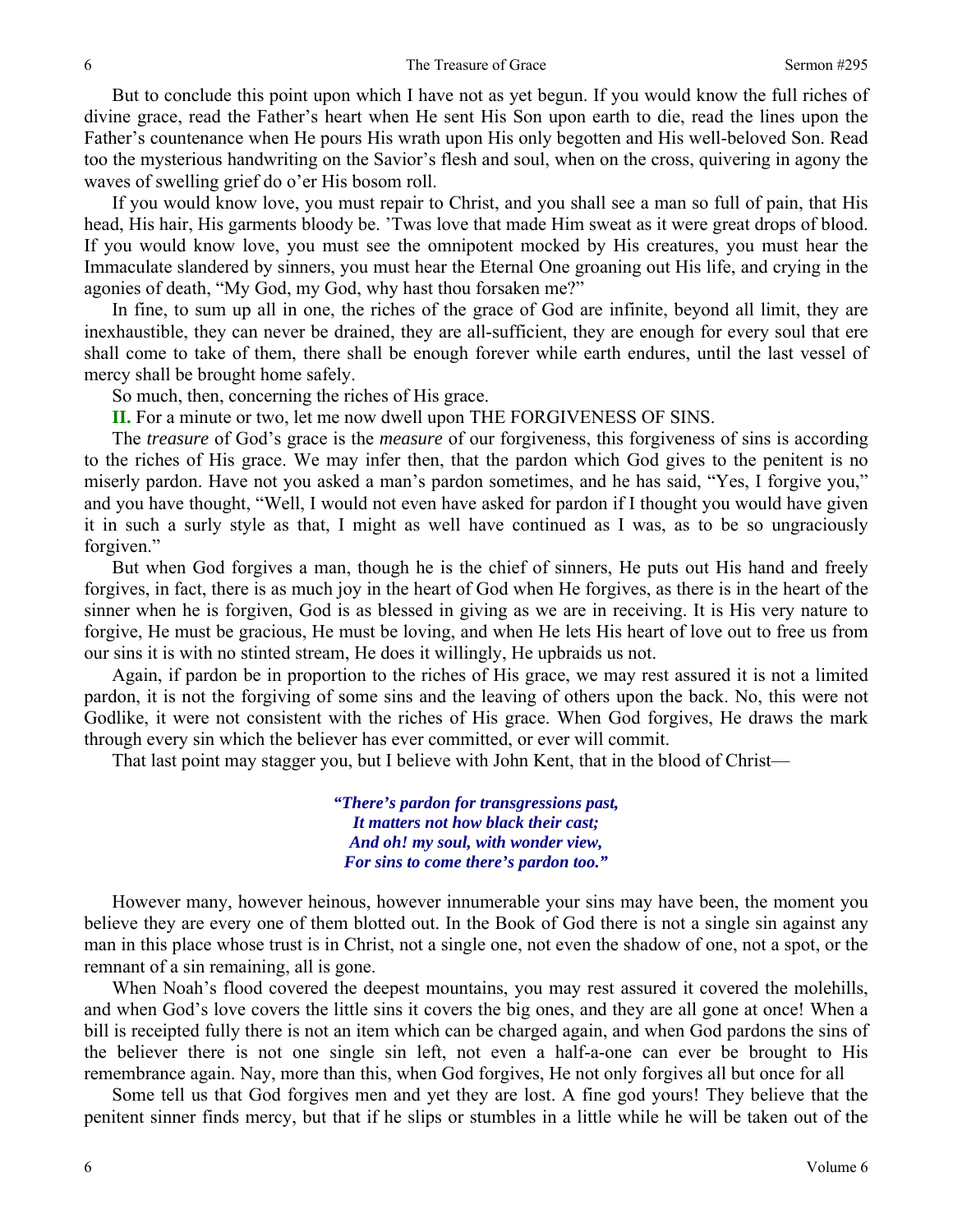covenant of grace and will perish. Such a covenant I could not and would not believe in, I tread it beneath my feet as utterly despicable.

The God whom I love when He forgives never punishes afterwards. By one sacrifice there is a full remission of all sin that was ever against a believer, or that ever will be against him. Though you should live till your hair is bleached thrice over, till Methuselah's thousand years should pass over your furrowed brow, not a single sin shall ever stand against you, nor shall you ever be punished for a single sin, for every sin is forgiven, fully forgiven, so that not even part of the punishment shall be executed against you.

"Well, but," saith one, "how is it that God does punish His children?" I answer, He does not. He chastises them as a Father, but that is a different thing from the punishment of a judge. If the child of a judge were brought up to the bar, and that child were freely forgiven all that he had done amiss, if justice exonerated and acquitted him, it might nevertheless happen that there was evil in the heart of that child which the father, out of love to the child, might have to whip out of him. But there is a great deal of difference between a rod in the hand of the executioner, and a rod in a father's hand.

Let God smite me, if I sin against Him, yet it is not because of the guilt of sin, there is no punishment in it whatever, the penal clause is done away with. It is only that He may cure me of my fault, that He may fetch the folly out of my heart.

Do you chasten your children vindictively because you are angry with them? No, but because you love them, if you are what parents should be, the chastisement is a proof of your affection, and your heart smarts more than their body pains, when you have to chasten them for what they have done amiss. God is not angry against His children, nor is there a sin in them which He will punish. He will whip it out of them, but punish them for it He will not. O glorious grace! It is a Gospel worth preaching.

> *"The moment a sinner believes, And trusts in His crucified God, His pardon at once he receives, Redemption in full through Christ's blood."*

All is gone, every atom gone, gone for ever and ever, and well he knows it.

*"Now freed from sin I walk at large, My Savior's blood my full discharge; At His dear feet my soul I lay, A sinner saved and homage pay."* 

Having thus spoken of the pardon of sin as being fully commensurate with the grace of God, I will put this question to my hearer: My friend, are you a forgiven man? Are your sins all gone? "No," saith one, "I cannot say they are, but I am doing my best to reform." Ah! you may do your best to reform, I hope you will, but that will never wash out your past sins. All the waters of the rivers of reformation can never wash away a single blood-red stain of guilt.

"But," saith one, "may I, just as I am, believe that my sins are forgiven?" No, but I tell you what you may do. If God helps you, you may now cast yourself simply upon the blood and righteousness of Christ, and the moment you do that, your sins are all gone, and gone so that they never can return again. "He that believeth on the Lord Jesus Christ shall be saved." Nay, he is saved in the moment of his faith. He is no more in the sight of God received as a sinner, Christ has been punished for him. The righteousness of Christ is wrapped about him, and he stands accepted in the Beloved.

"Well, but," saith one, "I can believe that a man, after he has been a long time a Christian, may know his sins to be forgiven, but I cannot imagine that I can know it at once." The knowledge of our pardon does not always come the moment we believe, but the fact of our pardon is before our knowledge of it, and we may be pardoned before we know it.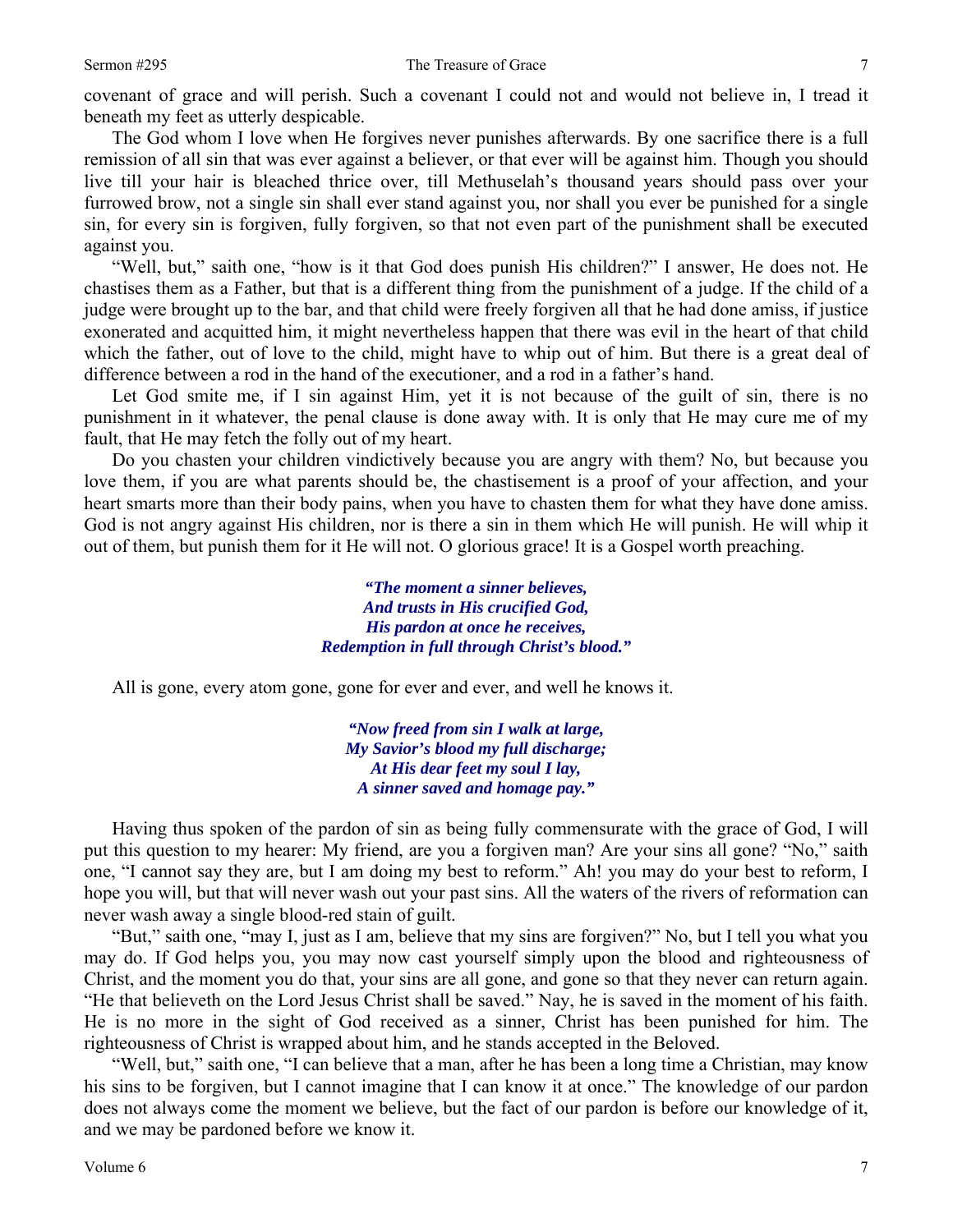But if you believe on the Lord Jesus Christ with all your heart, I will tell you this, if your faith be free of all self-trust you shall know today that your sins are forgiven, for the witness of the Spirit shall bear witness with your heart, and you shall hear that secret, still small voice saying, "Be of good cheer; thy sins, which are many, are all forgiven."

"Oh," saith one, "I would give all I have for that." And you might give all you have, but you would not have it at that price. You might give the firstborn for your transgression, the fruit of your body for the sin of your soul, you might offer rivers of oil, and ten thousand of the fat of fed beasts, but you would not have it for money, but you *may* have it for nothing, it is freely brought to you, you are bidden to take it. Only acknowledge your sin, and put your trust in Christ, and there is not one man among you who shall hear aught about his sin in the day of judgment. It shall have been cast into the depth of the sea—it shall be carried away forever.

I will give you a picture and then leave this subject. See, there stands the high priest of the Jews. A goat is brought to him, it is called "the scapegoat." He puts his hands upon the head of this goat, and begins to make confession of sin. Will you come and do the like? Jesus Christ is the scapegoat, come and lay your hand on His thorn-crowned head by faith, and make confession of your sin, as the high priest did of old.

Have you done it? Is your sin confessed? Now believe that Jesus Christ is able and willing to take your sin away. Rest wholly and entirely on him.

Now what happens? The high priest takes the scapegoat, gives it into the hand of a trusty man, who leads it over hill and down dale, till he is many miles away, and then, suddenly loosing its bonds, he frightens it and the goat flees with all its might. The man watches it till it is gone, and he can see it no more. He comes back, and he says, "I took the scapegoat away, and it vanished out of my sight, it is gone into the wilderness."

Ah, my hearer, and if you have put your sins on Christ by a full confession, remember He has taken them all away, as far as the east is from the west, they are gone and gone eternally. Your drunkenness, your swearing is gone, your lying, your theft is gone, your Sabbath-breaking, your evil thoughts are gone—all gone, and you shall never see them again—

#### *"Plunged, as in a shoreless sea, Lost, as in immensity."*

**III.** And now I conclude by noticing THE BLESSED PRIVILEGES WHICH ALWAYS FOLLOW THE FORGIVENESS WHICH IS GIVEN TO US ACCORDING TO THE GRACE OF GOD.

I think there are a great many people who do not believe there is any reality in religion at all. They think it is a very respectable thing to go to church and to go to chapel, but as to ever enjoying a consciousness that their sins are all forgiven, they never think about that. And I must confess that in the religion of these modern times, there does not seem to be much reality. I do not hear at this day that clear, ringing, distinct proclamation of the Gospel that I need to hear.

It is a grand thing to carry the Gospel to all manner of men, to take it to the theater, and the like, but we need to have the Gospel undiluted—the milk must have a little less water with it. There must be a more distinct, palpable truth taught to the people, a something that they can really lay hold of, a something that they can understand, even if they will not believe it. I trust no man will misunderstand me this morning in what I have said. There is such a thing as having all our sins forgiven now. There is such a thing as knowing it and enjoying it. Now I will show you what will be the happiness resulting to you, should you obtain this blessing.

In the first place, you will have peace of conscience, that heart of yours that throbs so fast when you are alone will be quite still and quiet. You will be least alone when you are alone. That fear of yours which makes you quicken your step in the dark because you are afraid of something, and you do not know what, will all be gone.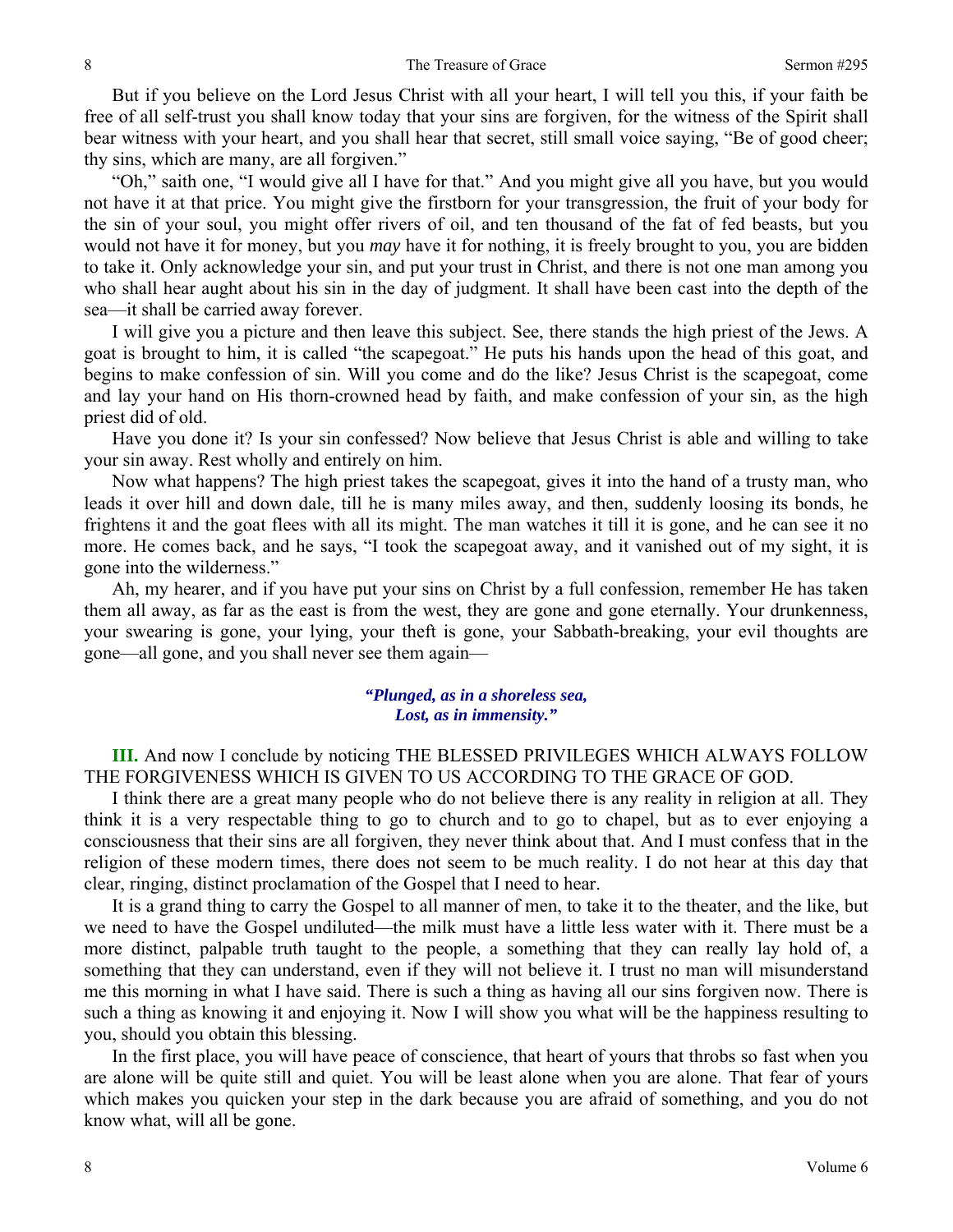I have heard of a man who was so constantly in debt, and continually being arrested by the bailiffs, that once upon a time, when going by some area railings, having caught his sleeve upon one of the rails, he turned round and said, "I don't owe you anything, sir." He thought it was a bailiff. And so it is with unforgiven sinners, wherever they are, they think they are going to be arrested. They can enjoy nothing. Even their mirth, what is it but the color of joy, the crackling of thorns under the pot, there is no solid steady fire.

But when once a man is forgiven, he can walk anywhere. He says, "to me it is nothing whether I live or die, whether ocean depths engulf me, or whether I am buried beneath the avalanche, with sins forgiven, I am secure." Death has no sting to him. His conscience is at rest. Then he goes a step further. Knowing his sins to be forgiven he has joy unspeakable. No man has such sparkling eyes as the true Christian, a man then knows his interest in Christ, and can read his title clear. He is a happy man, and must be happy. His troubles, what are they? Less than nothing and vanity, for all his sins are forgiven.

When the poor slave first lands in Canada, it may be he is without a single farthing in his purse, and scarcely anything but rags on his back, but he puts his foot on British soil, and is free, see him leap and dance, and clap his hands, saying, "Great God, I thank Thee, I am a free man."

So it is with the Christian, he can say in his cottage when he sits down to his crust of bread, thank God I have no sin mixed in my cup—it is all forgiven. The bread may be dry, but it is not half so dry as it would be if I had to eat it with the bitter herbs of a guilty conscience, and with a terrible apprehension of the wrath of God. He has a joy that will stand all weathers, a joy that will keep in all climates, a joy that shines in the dark, and glitters in the night as well as in the day.

Then to go further, such a man has access to God. Another man with unforgiven sin about him stands afar off, and if he thinks of God at all it is as a consuming fire. But the forgiven Christian looking up to God when he sees the mountains and the hills, and rolling streams and the roaring flood, he says, "My Father made them all," and he clasps hands with the Almighty across the infinite expanse that sunders man from his Maker. His heart flies up to God. He dwells near to Him, and he feels that he can talk to God as a man talks with his friend.

Then another effect of this is that the believer fears no hell. There are solemn things in the Word of God, but they do not frighten the believer. There may be a pit that is bottomless, but into that his foot shall never slide, it is true there is a fire that never shall be quenched, but it cannot burn him. That fire is for the sinner, but he has no sin imputed to him, it is all forgiven. The banded host of all the devils in hell cannot take him there, for he has not a single sin that can be laid to his charge. Daily sinning though he is, he feels those sins are all atoned for, he knows that Christ has been punished in his stead, and therefore Justice cannot touch him again.

Once more, the forgiven Christian is expecting heaven. He is waiting for the coming of the Lord Jesus Christ, for if death should intervene before that glorious advent, he knows that to him sudden death is sudden glory, and in the possession of a quiet conscience and of peace with God, he can go up to his chamber when the last solemn hour shall come, he can gather up his feet in his bed, he can bid farewell to his brethren and companions, to his wife and to his children, and can shut his eye in peace without a fear that he shall open them in heaven.

Perhaps never does the joy of forgiven sin come out more brightly than it does on a dying bed. It has often been my privilege to test the power of religion when I have been sitting by the bedside of the dying. There is a young girl in heaven now, once a member of this our church. I went with one of my beloved deacons to see her when she was very near her departure.

She was in the last stage of consumption. Fair and sweetly beautiful she looked, and I think I never heard such syllables as those which fell from that girl's lips. She had had disappointments, and trials, and troubles, but all these she had not a word to say about, except that she blessed God for them, they had brought her nearer to the Savior.

And when we asked her whether she was not afraid of dying, "No," she said, "the only thing I fear is this, I am afraid of living, lest my patience should wear out. I have not said an impatient word yet, sir, I